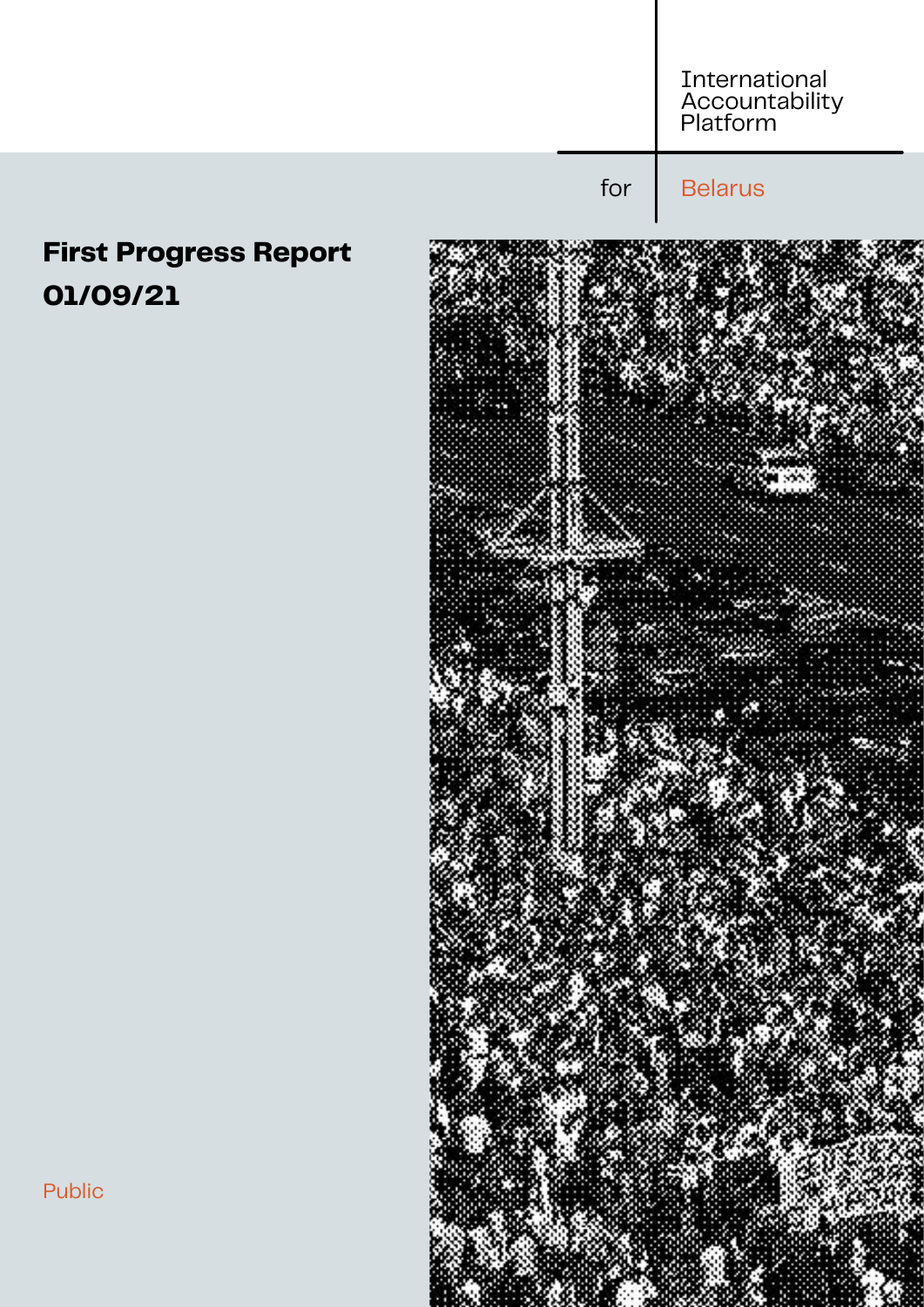### **Introduction**

The International Accountability Platform for Belarus (the Platform) hereby submits its first six-months report. The Platform was launched on 24 March 2021 as an NGOconsortium with support from a group of States, and was created to collect, consolidate, verify, and preserve information, documentation, and evidence of gross human rights violations, constituting crimes under international law committed in Belarus since 9 August 2020. This is being undertaken with the view to facilitating criminal investigations and criminal proceedings in accordance with international law standards, in national, regional, or international courts or tribunals that have or may have in the future jurisdiction over those crimes, in accordance with international law.

The Platform is supported by a wide range of states, notably Austria, Belgium, Canada, Czech Republic, Denmark, Estonia, Finland, Germany, Iceland, Latvia, Lithuania, the Netherlands, Norway, Poland, Romania, Slovakia, Switzerland, Lichtenstein, the United Kingdom, and the United States of America as well as the European Union. The support was expressed in a joint statement issued on 24 March 2021.

#### The situation on the ground

One year after the presidential elections and the outbreak of state violence, the human rights situation in Belarus continues to deteriorate, particularly with respect to the escalation of repressions against the perceived political opposition, including human rights defenders, independent journalists, and civil society organizations. According to reports by human rights organisations, Belarus' law enforcement officials have arbitrarily arrested and detained human rights defenders, searched homes and offices, and revoked the registration of dozens of civil society organizations and independent media. A summary of some information such reports is set out below.

On 14 July 2021, Belarusian authorities carried out large scale arrests and detentions of a wide range of civil society organizations and raids of private apartments of individual human rights defenders and journalists. . As of the end of August 2021, about 200 non-profit organizations1 had either been liquidated by the authorities, including the writers' organization PEN Belarus and the Belarusian Association of Journalists (BAJ) or are on trial for state-ordered dissolution. Human Constanta, and Her Rights and Zveno, member organisations of the International Committee for the Investigation of Torture, have already been liquidated, while a court hearing on liquidation of Legal Initiative is scheduled for 5 October 2021. Lawyers representing many of these journalists and human rights defenders have been forced to sign non-disclosure agreements that restrict the sharing of any information about their clients' cases. The ones who refused to sign it faced the risk of disbarment<sup>2</sup>.

The authorities continued arbitrarily detaining persons who in their view pose a threat to the government, including by merely displaying the white-red-white flag, stickers, and other symbols of opposition on their windows and inside their apartments, as well as for other forms of protest or expression of opinion. According to Viasna, 327 persons were detained in July 20213 and 395 persons were detained in August 20214 . Since August 2020, more than 35,000 persons have been reportedly subjected to arrests and detention<sup>5</sup>.

Since the presidential elections, the Belarusian authorities have received numerous complaints of human rights violations and international crimes, including torture. By 9 September 2020, the Investigative Committee of the Republic of Belarus had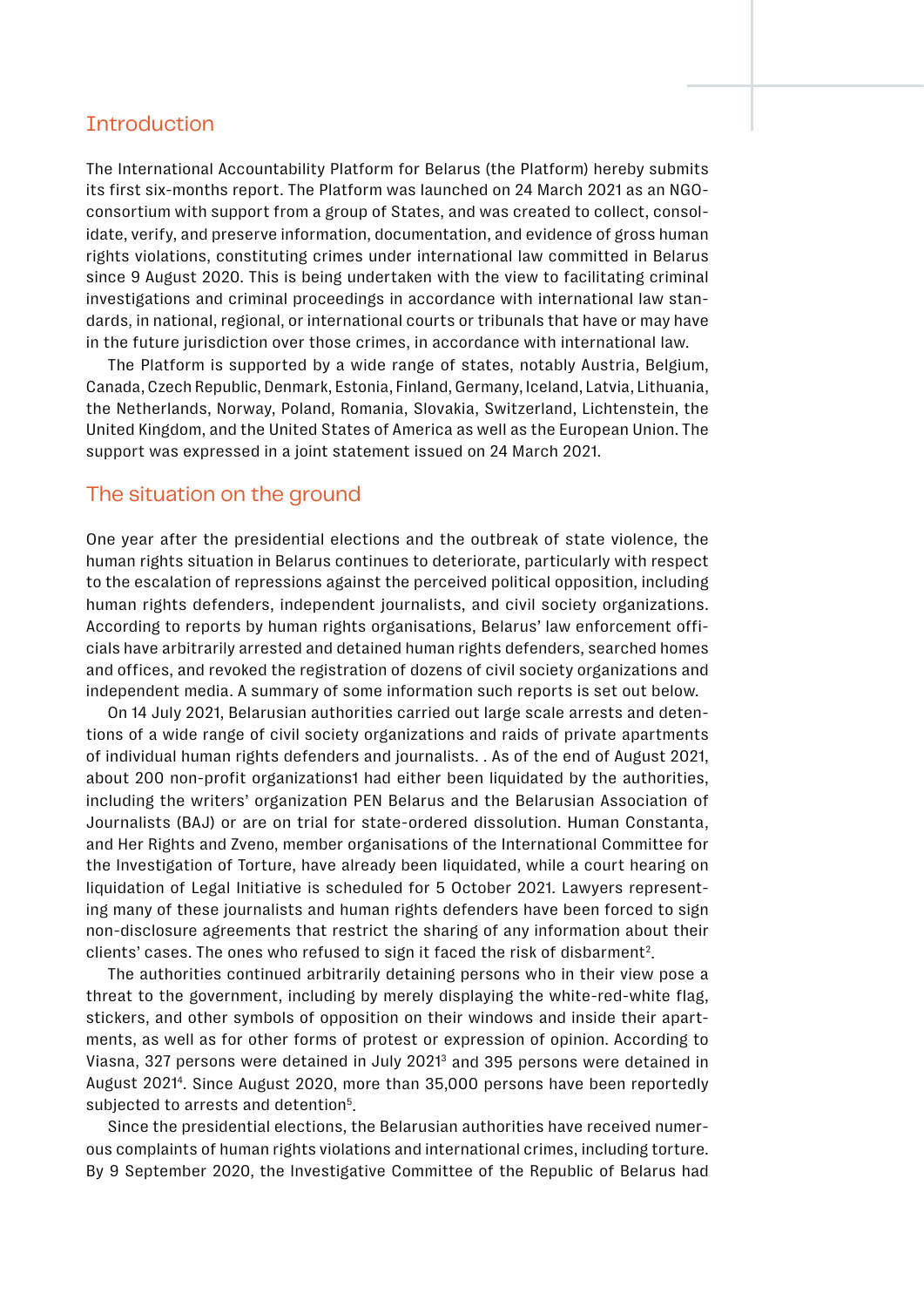reportedly received over 1,800 complaints of "bodily injuries" resulting from ill-treatment and torture by law enforcement agents<sup>6</sup>. However, they have failed to effectively investigate these complaints and to prosecute the alleged perpetrators. As of 31 December 2020, not a single investigation had been opened into those allegations7. Alleged crimes under international law thus continue to be perpetrated with impunity.

Furthermore, on 26 August 2021, a statement issued by the Investigative Committee of Belarus announced that allegations of torture and other crimes under international law, including severe deprivation of liberty and sexual violence, would not result in the initiation of criminal investigations or prosecutions by the competent State authorities. According to the statement, complaints submitted to the Investigative Committee of Belarus by 680 persons detained between early August 2020 and August 2021 formed the basis of this decision. The Committee further concluded that all use of physical force in this context by State authorities was in accordance with Belarusian law<sup>8</sup>.

The repression exercised by the Belarusian regime has meant that some of the founders, directors, and staff of the Platform's leading Belarusian partner organizations, notably VIASNA, have been arbitrarily arrested and detained under fabricated charges. Other staff have been forced to leave the country and operate remotely. Whereas such developments increased the risk of the monitoring and documentation work more difficult and dangerous, it has, however, not led to the discontinuation of such work. New information and evidence about torture and ill-treatment by State authorities continues to be collected. Since 1 April 2021, more than 300 statements, alleging crimes under international law have been collected by the Belarusian members of the Platform.

# Organisation and partnerships

The Platform comprises a Steering Committee and an Advisory Council. In addition, the Platform has engaged in several partnerships and other types of engagements and exchanges that are in furtherance of the IAPB's objectives.

The Steering Committee comprises DIGNITY (lead) and three co-leads, namely VIASNA, International Committee for the Investigation of Torture in Belarus and REDRESS. The Steering Committee is the main decision-making body of the Platform. The Advisory Council comprises 8 international and 6 Belarusian organizations, all with specialized expertise in fields relevant to the work of the Platform. Other expert organizations are contributing to the work of the Platform by means of providing data, advice, or training.

## Collaboration with the United Nations

Platform is engaging with the OHCHR Examination. The Platform and the Examination have met several times and discussed status and procedures. Further, the Platform has also engaged with other UN actors to elicit advise on various operational issues. The Platform is grateful for all the assistance that has been extended to it by UN mechanisms and staff.

### Data

The IAPB initiated a process of collection, consolidation, verification, and preservation of data that will serve as evidence of grave human rights violations and international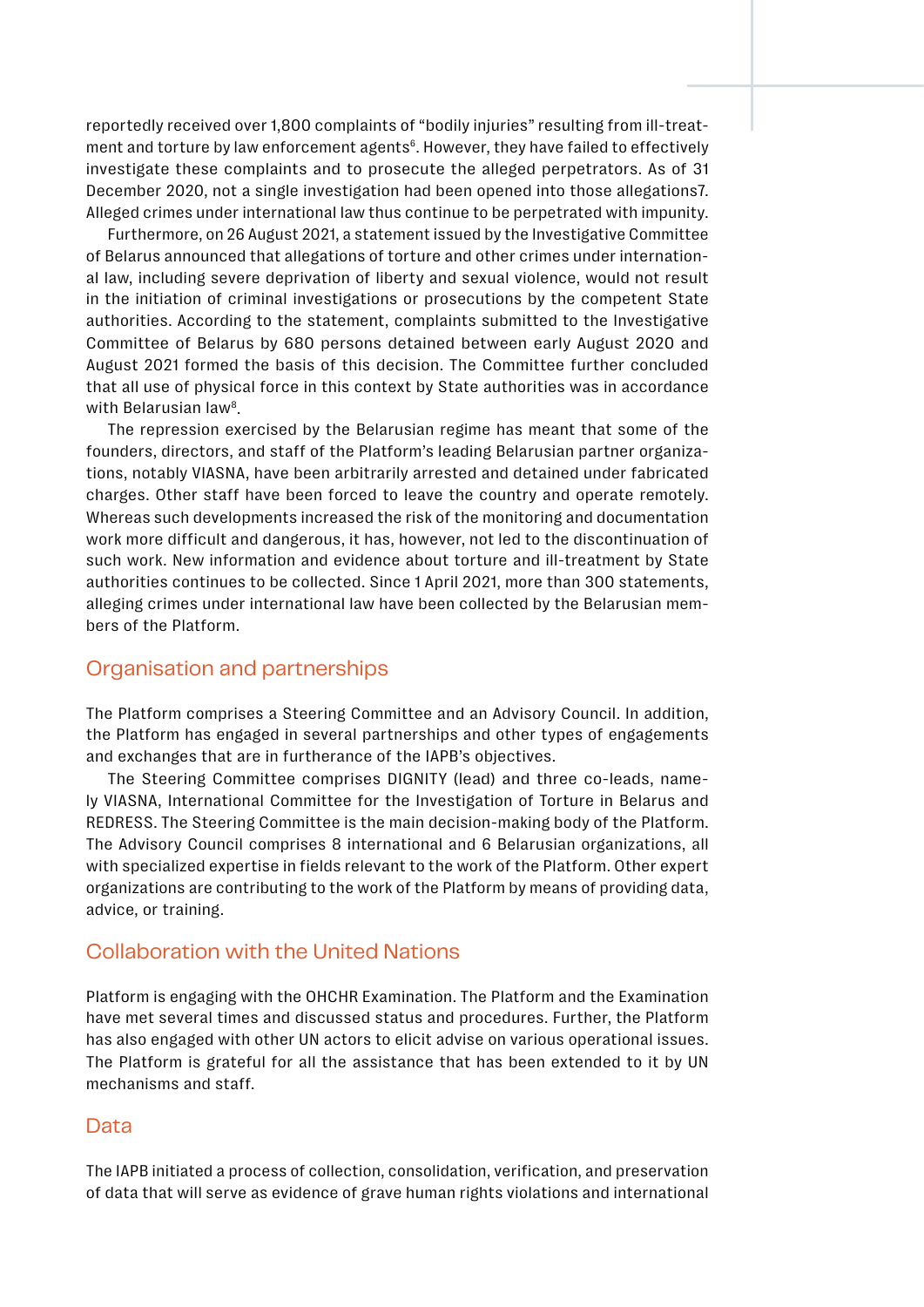crimes that were committed in Belarus since August 2020. The aims of this process are (i) to create and maintain a coherent database of available documentation; (ii) to verify and analyse available data with a view to identifying what information can serve any future independent criminal investigations and criminal proceedings, in accordance with international law and standards, in national, regional or international courts or tribunals that have or may in the future have jurisdiction over those crimes, and (iii) to identify gaps in the existing data and undertake efforts to fill these gaps by collecting additional information and evidence with a view to consolidating an evidentiary base that would comply with international standards governing criminal investigations and criminal proceedings.

The information and evidence that the IAPB is collecting, includes crime-base evidence (evidence of the crime itself, such as witness testimony), linkage evidence (evidence allowing to establish a clear link between the perpetrator of the crime and the crime itself) and contextual evidence (evidence allowing to establish the context in which the crime was committed).

The sources of information and evidence that have been identified, considered and analysed by the IAPB so far include data from Belarusian human rights organizations, international organizations and international mechanisms, sanction lists, media and other open-source information.

Belarusian human rights organizations and initiatives have documented human rights violations and international crimes committed since August 2020. Numerous victims of arbitrary arrests and detention, torture, ill-treatment and sexual violence have been interviewed by those organizations for the purposes of documentation. Along with testimonies, the organizations gathered medical reports and additional supporting information. Procedures for informed consent, which allows for the sharing of data with the Platform, have consistently been implemented.

At the same time, Belarusian human rights organizations have closely monitored the overall human rights situation with a view to documenting the context of those crimes under international law. These efforts have resulted in the publication of numerous analytical reports that provide information on the modus operandi of the state apparatus vis-àvis the civilian population perceived as opposition. The reports document patterns of mass arbitrary arrests, detention, torture and other forms of ill-treatment, and shed light on the alleged responsible state security forces.

International organizations have also contributed to documentation efforts by collecting testimonies of survivors of human rights violations and international crimes. In November 2020, Professor Wolfgang Benedek, the OSCE rapporteur with the Moscow Mechanism (launched in September 2020), presented his report to the OSCE Permanent Council where he identified "massive and systematic" human rights abuses, including the widespread use of torture and ill-treatment by security forces. Similar reports have been issued by a number of international non-governmental organizations. This material will be included and analysed carefully.

In response to the deteriorating human rights situation in Belarus, a number of states have adopted lists of sanctions that provide further information on state officials allegedly responsible for the crimes under international law.

Since the outbreak of state violence in August 2020, human rights violations and international crimes have been also documented by international and national journalists as well as by "citizen journalists" by means of audio-visual recordings. These efforts have resulted in publication of numerous photographs and video recordings providing information on the committed crimes, sites of crimes, responsible state forces and individuals as well as on the context in which the crimes under international law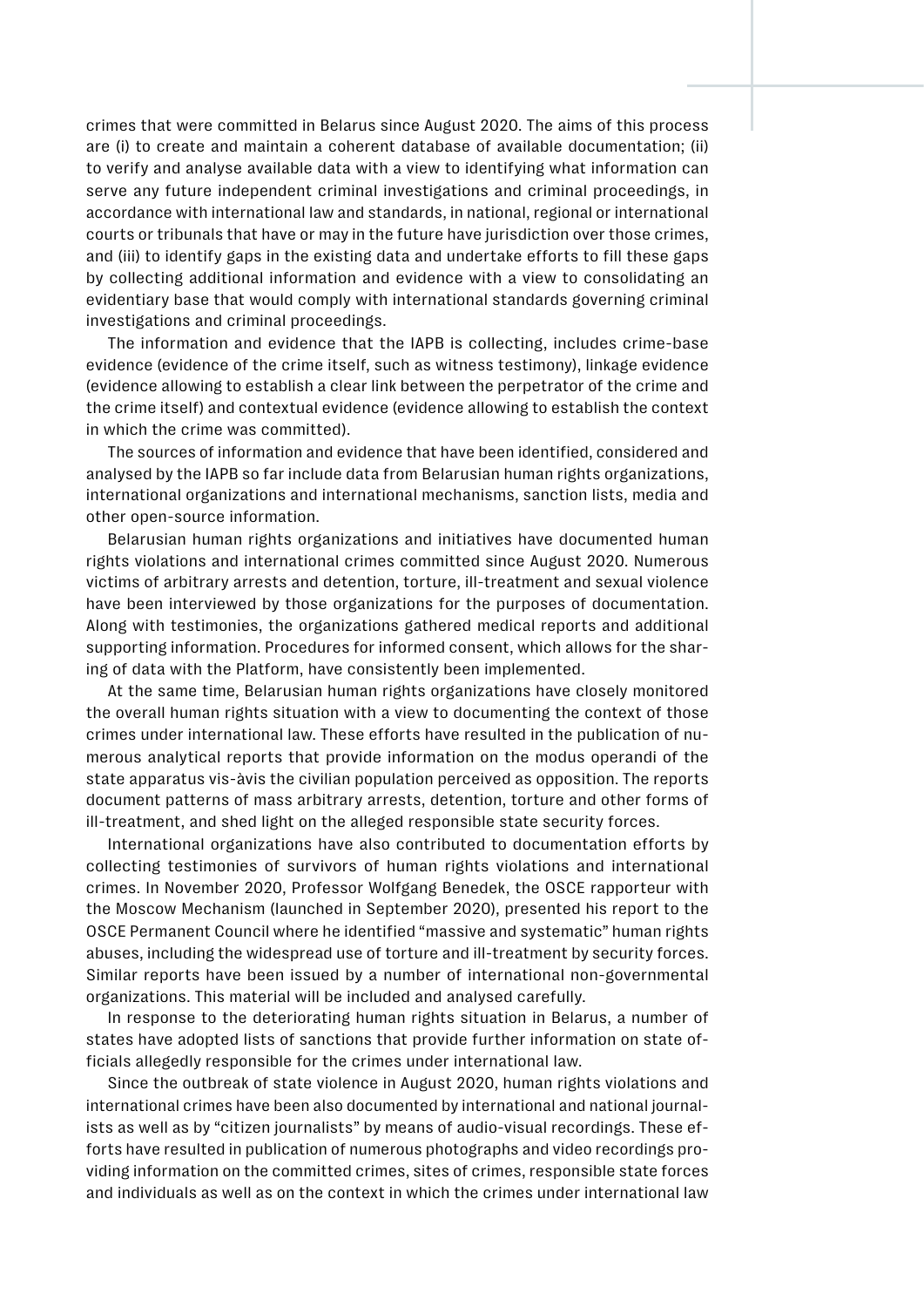were committed. Given the nature of open-source information, this type of data will undergo meticulous authentication and verification processes before being included in the database.

The Platform's Secretariat has planned and carried out the first preliminary analysis of the collected evidence. A batch of witness statements and medical reports were analyzed thoroughly by a multidisciplinary team with legal and medical backgrounds and the analysis of a new batch of testimonies is planned to be carried out in the nearest future. The analytical results are and will continue to feed into the Platform's work, hereunder the planning and preparation of new phases of the investigation. Information Technology and Security

Considering the previously described situation in Belarus, personal and data security issues are pertinent. The Platform gives the top priority to upholding the highest security standards. Preventing the leak of sensitive data is considered the most important measure to protect persons, including those who provided their data to the Platform, and those engaged in the work of the Platform. Hence, standard operating procedures on digital security ensuring secure communication, secure storage of data and secure management of information have been established and are consistently implemented.

All data is handled according to GDPR and is stored in a secure cloud environment.

## Standard Operating Procedures

The Platform has by now developed its most substantial Standard Operating Procedures that will align the methods used by the Platforms multidisciplinary team in the collaboration between the Secretariat and our partners. The Secretariat's drafting team has used the results of its first analysis of already collected evidence from Belarus in the drafting process and taken a survivor and context-centered approach. The most substantial Standard Operating Procedures that have been developed include guidelines for reviewing and supplementing evidence already collected and for collecting new evidence. The procedures have been drafted by the Platform's secretariat in collaboration with international experts and approved by the Steering Committee.

All staff collecting information and evidence for the Platform will be trained in the Standard Operating Procedures that will form the core guidelines of the Platforms work. This will ensure consistent application of the procedures.

Recognizing the gendered harm and differentiated impacts of serious human rights violations, the Standard Operating Procedures developed by the Platform are survivor-centered, trauma-informed and gender-sensitive in nature. Such standards will apply to all contact and interaction with survivor-witnesses, and are centered around informed consent, and duly sensitive to considerations of gender, sexual orientation and gender identity, economic or social status, age, disability, religion, and ethnicity.

In developing its procedures and methods of work for investigation and case-building, the Platform draws upon best practices of international accountability mechanisms and international institutes specialized in criminal investigation, such as UNITAD, the Institute for International Criminal Investigations (IICI), the Office of the Prosecutor of the International Criminal Court (OTP), and the Office of the UN High Commissioner for Human Rights.

#### Training and capacity building

The Platform staff will receive training and capacity building in areas needed for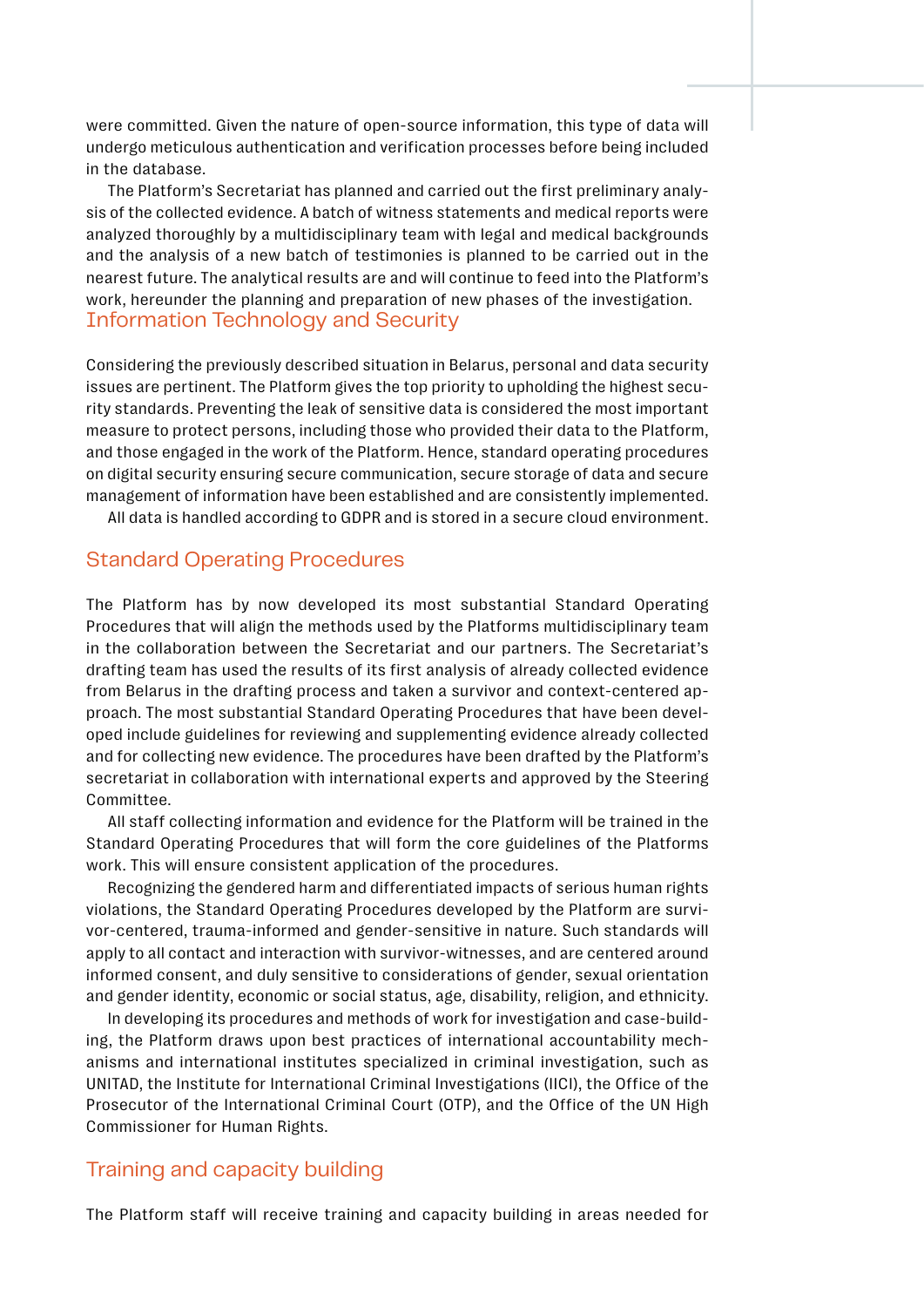the Platform to operate optimally. Both staff of the Belarusian partners, staff in The Secretariat and in the Steering Committee will receive the training. The unique situation with close collaboration between staff in the Platforms Secretariat and Belarusian partners gives a possibility to exchange knowledge and identify needs or gaps in capacity. More specifically, the Platform's Belarusian partners provide the Secretariat with a unique contextual insight.

Trainings that have already been delivered to the Platform's local partners include capacity building in the collection of medical evidence. The training has been delivered by international experts and the Platform is planning an ongoing supervision of our local partners in collecting medical evidence. Staff in the Platform's Secretariat have started a training series on International Criminal Investigations to align the knowledge and experience of each team member.

Training in the Standard Operating Procedures for all staff is planned and will be carried out in the near future.

The platform has in collaboration with psychologists from a rehabilitation clinic carried out a needs assessment on supervision and prevention of burn out among the Platforms local partners. As a result, a supervision mechanism has been set up and is fully running.

## Public relations

The Platform maintains a cautious policy for public communication of its activities and results. This is to further the security of people involved in the work as well as people who gave their testimony to the Platform. Also, considering the objectives of the Platform, that is, promoting accountability of perpetrators of human rights violations by collecting and consolidating evidence, many activities and analytic results need to be kept confidential to prevent acts that might reduce or counteract the evidentiary value of the work. At the same time, it is necessary to keep a certain public profile to ensure that relevant data will be submitted to the Platform. Finally, such policy is also necessary in order to preserve the independence and the perceived independence of the Platform.

The Platform has established a website, [www.iapbelarus.org](http://www.iapbelarus.org), where limited information about the Platform and its organizational setup is communicated. The website also contains the public statements that the Platform has issued. These include a statement in connection with the arrest and detention of Belarusian human rights defenders, including the vice-president of Viasna, Valiantsin Stefanovic, and a statement in connection with the aforementioned decision of the Belarusian government's Investigative Committee not to initiate criminal investigations of the 680 complaints over torture and ill-treatment submitted to it.

The cautious policy for public communication has also implied that the Platform has declined most of the media requests for interviews and only accepted interviews in writing. One interview with the Head of Platform was brought in Deutsche Welle on 1 May 20219.

A cautious line has also been upheld with presentations on the setup and work of the Platform. The Head of Platform has presented basic facts about the Platform on the following occasions: (i) Panel discussion organized by the American University, Washington College of Law: Current Trends in Human Rights Fact-Finding and Cooperation Mechanisms on June 8, 2021, and (ii) Meeting of the EU Parliament Platform on the fight against impunity in Belarus on 12 July 2021.